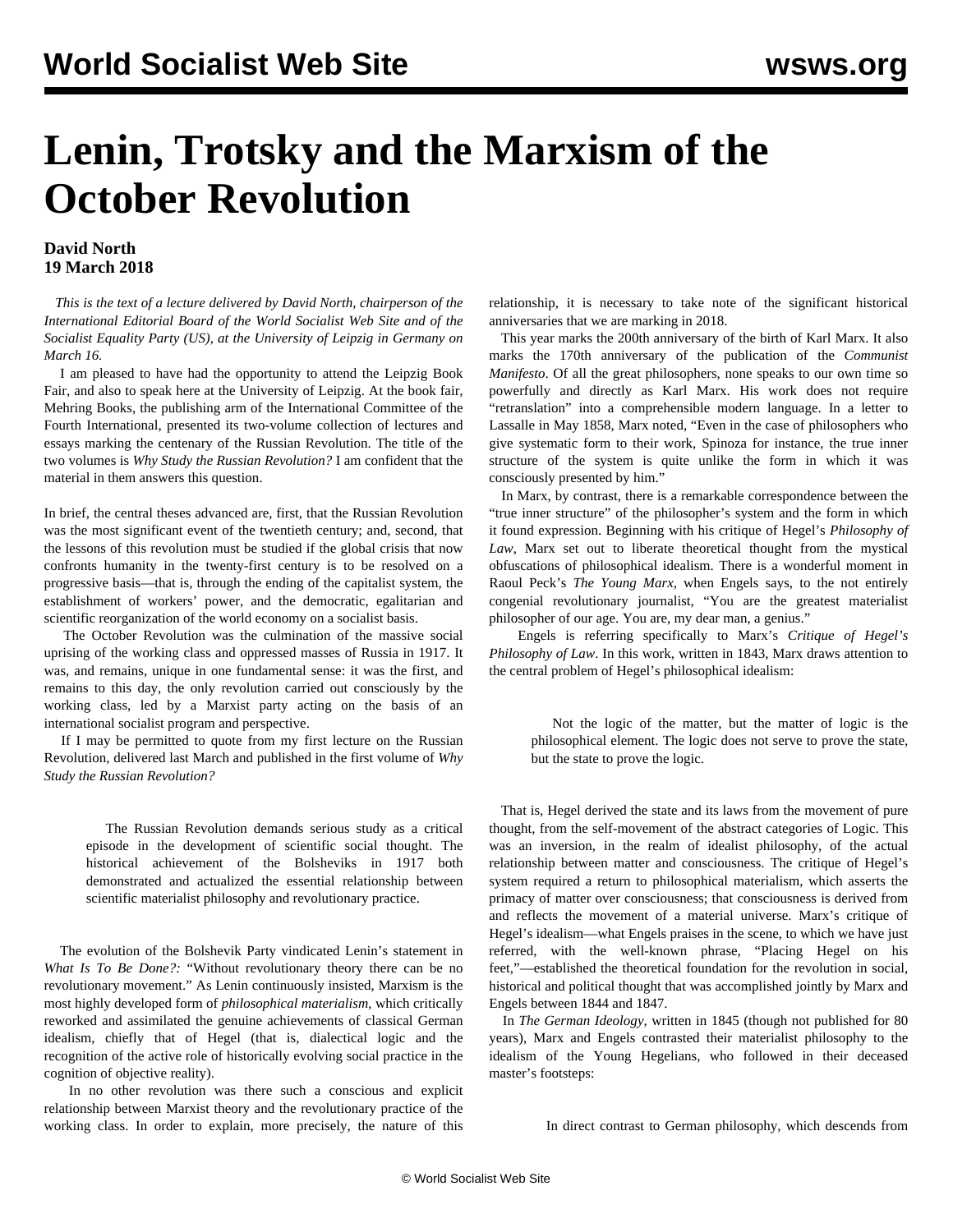heaven to earth, here it is a matter of ascending from earth to heaven. That is to say, not of setting out from what men say, imagine, conceive, nor from men as narrated, thought of, imagined, conceived, in order to arrive at men in the flesh; but setting out from real, active men, and on the basis of their real lifeprocess demonstrating the development of the ideological reflexes and echoes of this life-process.

 The outcome of this work was the elaboration of the materialist conception of history, its application to the scientific study of the laws of motion of the modern capitalist system, and, on this theoretical foundation, the conscious political organization of the international working class, and the development of the strategy and tactics of the world socialist revolution. Marx concisely summarized his materialist conception of history in the *Preface to a Critique of Political Economy*, written in 1859:

 In the social production of their life, men enter into definite relations that are indispensable and independent of their will, relations of production which correspond to a definite stage of development of their material productive forces. The sum total of these relations of production constitutes the economic structure of society, the real foundation, on which rises a legal and political superstructure and to which correspond definite forms of social consciousness. The mode of production of material life conditions the social, political and intellectual life process in general. It is not the consciousness of men that determines their being, but, on the contrary, their social being that determines their consciousness.

 Throughout his life, Marx insisted on the materialist foundations of his theoretical work. In his introduction to the first volume of *Das Kapital*, published in 1867, Marx explained:

> My dialectic method is not only different from the Hegelian, but is its direct opposite. To Hegel, the life-process of the human brain, *i.e.* the process of thinking, which, under the name of 'the Idea,' he even transforms into an independent subject, is the *demiurgos* of the real world, and the real world is only the external, phenomenal form of 'the Idea.' With me, on the contrary, the ideal is nothing else than the material world reflected by the human mind, and translated into forms of thought.

 Marx resisted all efforts to reconcile his materialist philosophy with Hegelian or any other variation of philosophical idealism. In 1868, in a letter to his good friend Ludwig Kugelmann, Marx explicitly refuted the claim of the young professor Eugen Dühring that *Das Kapital* was based on a Hegelian schema:

 He [Dühring] knows full well that my method of exposition is *not* Hegelian, since I am a materialist, and Hegel an idealist. Hegel's dialectics is the basic form of all dialectics, but only *after* being stripped of its mystical form, and it is precisely this which distinguishes *my* method.

of the 1917 Russian Revolution and a towering political and intellectual figure in the 20th century.

 Marx and Engels' application of the materialist conception of history in their analyses of the economic and social contradictions of the capitalist system are being substantiated, as never before, in the contemporary world. The global expansion of capitalism, particularly during the past quarter century, has created a state of permanent and continuously intensifying crisis. It has become something of a cliché to state that Fukuyama's "End of History" thesis—proclaimed in the aftermath of the dissolution of the USSR and the Stalinist regimes in Eastern Europe—has been refuted by events. All the contradictions exposed by Marx now manifest themselves with unprecedented intensity. The accumulation of wealth is accompanied by an extraordinary degree of social inequality. A few dozen people in the world control and dispose of more wealth than three-quarters of the planet's entire population. The real state of capitalist society exceeds in its injustices, its fixation with the mindless accumulation of personal riches, the clumsiest of populist caricatures. In every critical social sphere—education, health care, housing, and a secure old age—capitalist society is moving backward, renouncing even the limited reforms of the past century.

 The descriptions given by the ruling elites of the present state of the world speak for themselves. The possibility of a cataclysmic war between nuclear armed powers is widely acknowledged.

 And yet, in the midst of global crisis, the intellectual representatives of petty-bourgeois pseudoleft politics, occupying prominent positions in the academic world, proclaim the death of Marxism. Countless professors, obsessed with issues of race, gender, ethnicity, psychology, environmentalism, and, of course, sexuality, assert that Marxism cannot provide a guide to the problems of the present. Answers must be found outside the theoretical framework of Marxism. In a volume that bears the imposing title, *Critical Companion to Contemporary Marxism*:

 We are no longer dealing with a crisis *within Marxism,* between various interpretations, provoking expulsions and splits … We face a crisis that involves Marxism's very existence, capped as it is by the disappearance of the institutions, party or other, that officially referred to it, and by its erasure from the cultural sphere, the collective memory, and individual imaginations. …

 The most important authors we present, from Bourdieu, via Habermas and Foucault, to Derrida, can in no way be identified as Marxists. Such figures, along with others, simply seem to us to be indispensable to any reconstruction. They represent other elements in our culture, which cannot be assimilated to Marxism, but which are nevertheless precious to us.

 A more appropriate title of this volume would be *Companion for Contemporary Anti-Marxists.* The publishers, editors and contributors are seeking to resolve the "crisis of Marxism" on the basis of its liquidation into various forms of idealist, irrationalist and explicitly anti-Marxist thought. What is involved in this project is not only incorrect theoretical conceptions. Underlying the anti-Marxist theoretical conceptions are reactionary political positions, rooted in interests of sections of the petty bourgeoisie—its more affluent sections—that are hostile to the entire theoretical and political legacy of the October Revolution.

 For example, a leading academic representative of the contemporary pseudoleft, Alain Badiou, wrote in 2011:

 Marxism, the workers' movement, mass democracy, Leninism, the party of the proletariat, the socialist state—all the inventions of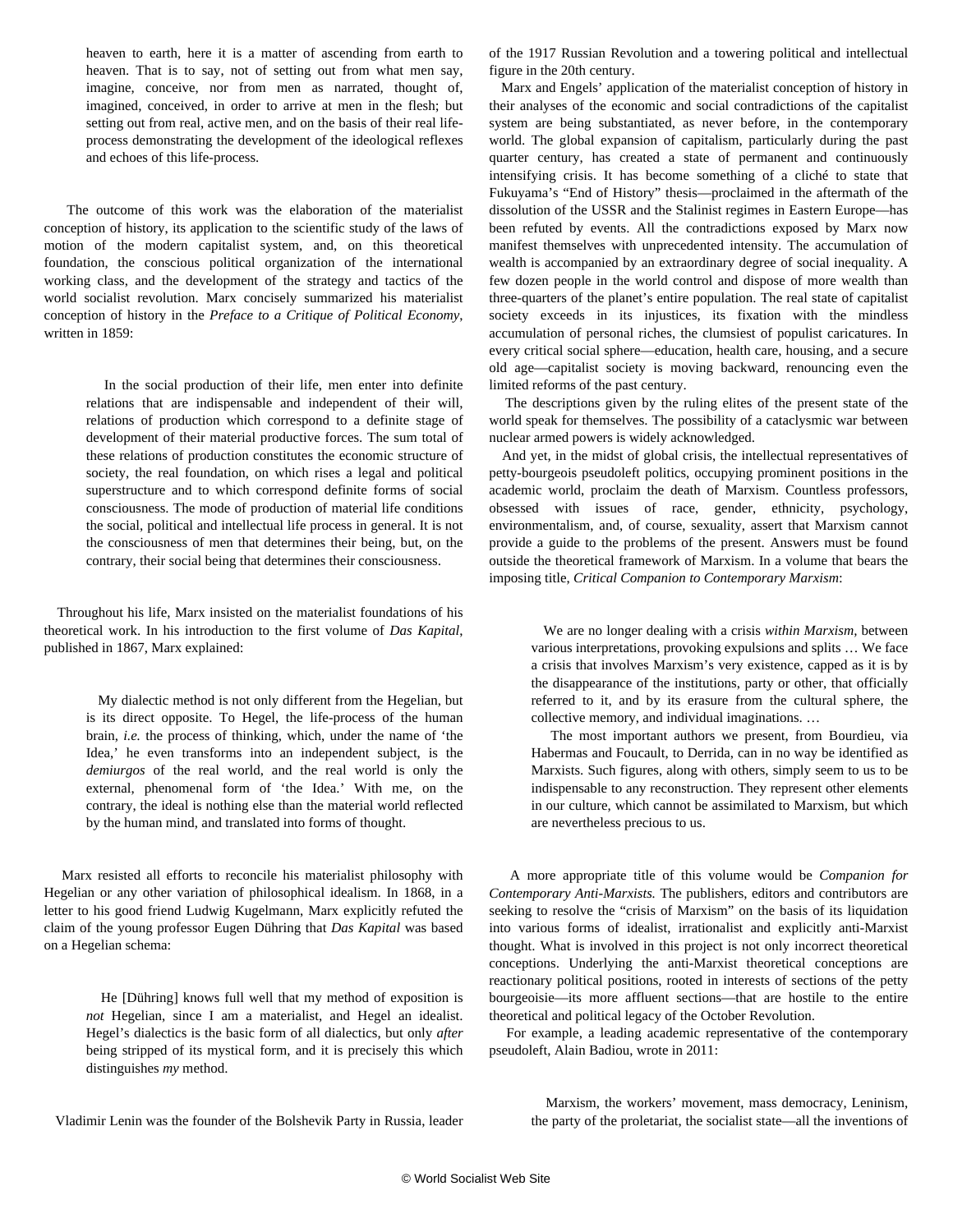The celebrated pseudoleftist celebrity and intellectual charlatan Slavoj Žižek states in his latest book *Lenin 2017: Remembering, Repeating, and Working Through*

 Let's face it: today, Lenin and his legacy are perceived as hopelessly dated, belonging to a defunct 'paradigm'. Not only was Lenin understandably blind to many of the problems that are now central to contemporary life (ecology, struggles for emancipated sexuality, etc.), but also his brutal political practice is totally out of sync with current democratic sensitivities, his vision of the new society as a centralized industrial system run by the state is simply irrelevant, etc.?

 None of these critics of Marxism offers any credible theoretical and political alternative. The same Monsieur Badiou who proclaimed that Marxism and other "inventions" of the 20th century "are not really useful to us anymore" wrote just two years later: "[T]he majority of the political categories movement activists are trying to use to think and transform our current situations are, as they now stand, largely inoperative." The title of this essay is, appropriately, "Our Contemporary Impotence."

 In discussing the intellectual bankruptcy of the contemporary pseudoleft, I cannot avoid calling attention to yet another anniversary. This year marks the fiftieth anniversary of 1968, a year that witnessed massive social upheaval on a world scale—from the struggle waged against American imperialism in Vietnam and the mass student protests throughout the world against this neo-colonial war, to the events of May-June 1968 that threatened the survival of capitalism in France, and the anti-Stalinist Prague Spring in Czechoslovakia.

 In that critical year, what were the theoretical works that influenced politically-radicalized youth, students and broad sections of the left intelligentsia? Of course, Marxism was very much "in the air." But it was a "Marxism" that was, in its theoretical foundations and political orientation, profoundly different from the Marxism that formed the basis of the practice of the Bolshevik Party. It was not the school of Marx, Engels, Lenin and Trotsky that influenced the Generation of 1968, but the Frankfurt School of Max Horkheimer, Theodore Adorno, Walter Benjamin, Wilhelm Reich and, most popular of all, Herbert Marcuse.

 Two characteristics of the Frankfurt School need to be stressed: First, its indifference, and even explicit hostility, to the working class and the development of its struggle against the capitalist system. The essential element of the historical pessimism and skepticism of the Frankfurt School was its rejection of the classical Marxist conception of the decisive revolutionary role of the working class in the struggle against capitalism. This pessimism can be politically explained as a demoralized reaction to the defeats suffered by the German working class between 1918 and 1933. For intellectuals such as Horkheimer and Marcuse, these defeats were not to be explained as the outcome of the errors and betrayals of the political parties of the working class—that is, of the Social Democratic and Communist parties—but as the demonstration of the non-revolutionary character of the working class.

 As early as 1927, in an essay titled "The Impotence of the German Working Class," Max Horkheimer wrote: "The capitalist process of production has … driven a wedge between the interest in socialism and the human qualities necessary for its implementation."

 The political pessimism of the Frankfurt School was intensified by the catastrophe of 1933 and the horrors of Nazism and the Second World War. What little remained of the Marxism of the Frankfurt School academics served as little more than window dressing for their accommodation to the post World War II imperialist order and, especially in the case of Horkheimer and Adorno, the reconstruction of the bourgeois democratic state under the aegis of Konrad Adenauer ("Der Alte"), Ludwig Erhard ("Der Dicke"), and even Kurt Georg Kiesinger ("Der Nazi").

 Herbert Marcuse attempted to maintain a more critical and radical attitude to capitalist society. But his rejection of the working class as a revolutionary force was no less explicit:

 Now to the question of the working class. I said, and I still say it today, that the American working class is not a revolutionary class. … I said that in the present situation, in view of the fact that the American working class is not a revolutionary class, it so happens that the political consciousness, the radical political consciousness, is concentrated among minority nonintegrated groups such as the students, such as the black and brown minorities, such as women and so on.

 As I have already stated, the theoretical conceptions developed in opposition to Marxism are, in the final analysis, rooted in definite social and political interests. The theoreticians of the Frankfurt School expressed the outlook of sections of the German petty bourgeoisie. Moreover, the main representatives of the Frankfurt School showed no interest in, let alone active political support for, Trotsky's struggle against the Stalinist regime in the Soviet Union. This is a political fact that is, without question, of great importance in understanding the evolution of the Frankfurt School. However, it would be wrong to neglect consideration of its theoretical-philosophical roots. An examination of the theoretical influences that found expression in the Frankfurt School is necessary, not only to understand this intellectual tendency and its many offshoots, but also to identify its essential difference from the Marxism of Bolshevism and the October Revolution.

 Marxism played an immense role in the development of the German workers movement. It provided the theoretical foundation for the development of the SPD as the mass party of the German working class. It is unquestionable that the advanced sections of the working class were educated on the basis of Marxism, and that Marxism also influenced broad sections of the petty-bourgeois intelligentsia. But it must be stressed that the relation of the petty-bourgeois intelligentsia to Marxism was frequently ambivalent and even hostile. This is a complex subject, which has been the subject of extensive historical study. Only a brief overview of this issue is possible within the framework of this lecture.

 It is a striking historical coincidence that, at precisely the point when the Social Democratic Party emerged from illegality in 1890, with virtually unchallengeable authority within the working class, sections of the pettybourgeois intelligentsia expressed increasing dissatisfaction with the Marxist foundations of the movement. Specifically, the philosophical materialism of Marxism, its insistence on the primacy of matter over consciousness, on the law-governed character of social development, and the dominant influence of economic forces, aroused increasing objection within sections of the petty bourgeois periphery of the SPD. Marxism, they argued, placed excessive emphasis on the law-governed character of social processes, of objective necessity over subjective initiative, and of conscious motivation over unconscious and even irrational impulses. Marxian determinism, rooted in philosophical materialism, discouraged the individual expression of free will and personal initiative.

 In opposition to Marxist materialism, with its insistence on the primacy of socio-economic forces and processes, and its elevation of scientific knowledge and objective truth over intuition and subjective will, political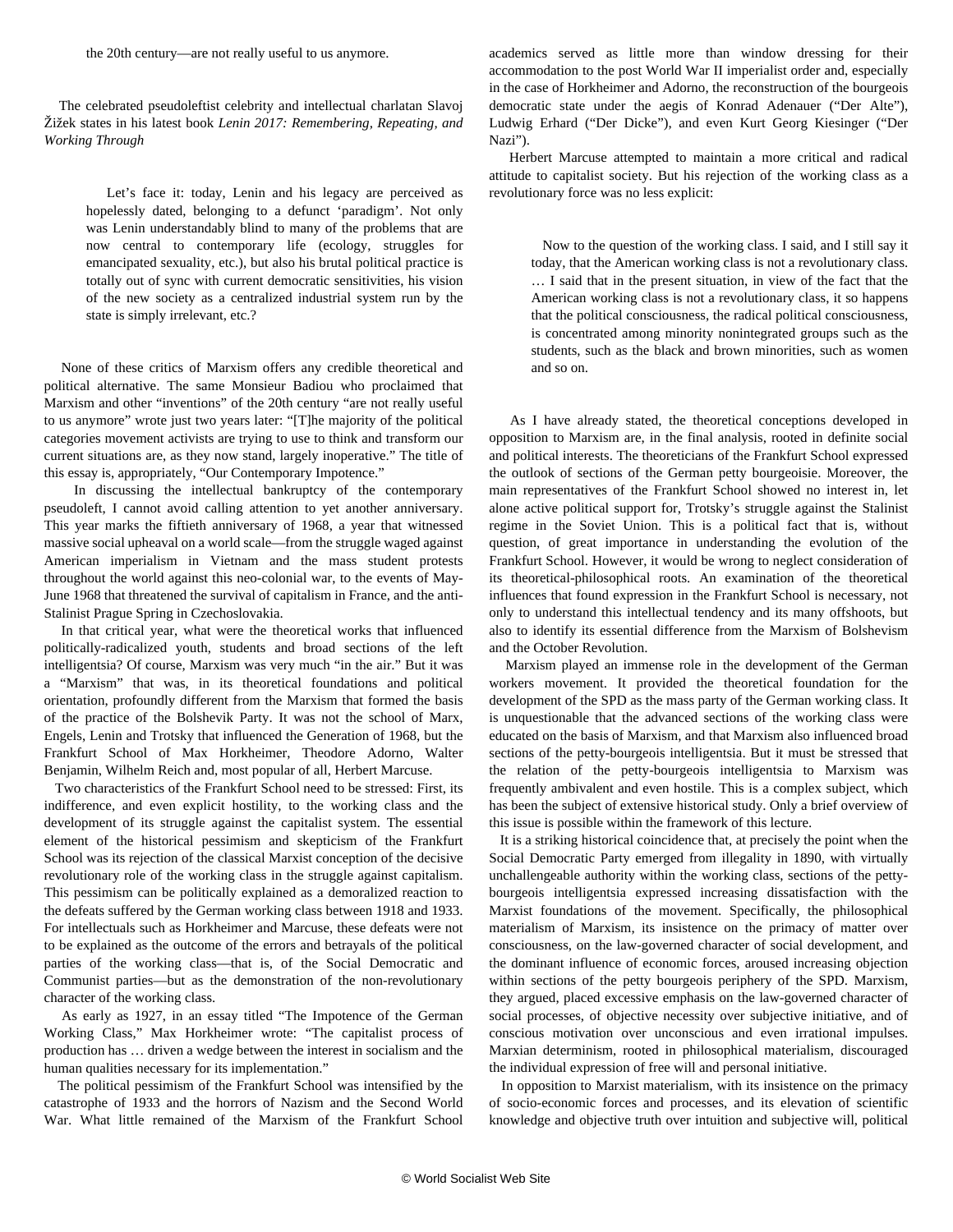and intellectual tendencies drew inspiration not from Marx, but from Schopenhauer and Nietzsche. One such tendency was represented by the well-known anarchist, Gustav Landauer. He declared himself a bitter enemy of Marxist materialism:

 We perceive the coming condition of things as possible or even as necessary because we love and desire it. Man is the measure of all things and there is no objective knowledge in which concepts are a mirror of the objects perceived. … It would be much more worthwhile if socialists would first give unconstrained expression to their will and then make clear why they believe that the thing is also capable of realization. But to proclaim the unconditional necessity, founded upon nature, of a definite course … is to cripple the driving power of the movement through a … superstition that everything will develop by itself …

 Marxism … must be told to its face that it is the plague of our age and the curse of the socialist movement.

 The views expressed by Landauer emerged in the context of an intellectual environment in which substantial sections of the bourgeois and petty-bourgeois intelligentsia and, especially, artists, were increasingly drawn to the exploration of the unconscious. Even as science was making extraordinary advances, these layers were seized by the conviction that the key to an understanding of reality and ultimate truth lay in the exploration of subjective experience.

 This was by no means a tendency that found expression only in Germany and Austria. It was a broad based intellectual phenomenon, which found a response throughout Europe, including Russia. The implications of this assault on philosophical materialism were farreaching. It raised the following questions: were the program, strategy and tactics of the socialist parties, and the practice of the working class, to be based on a scientific analysis of an objective reality that exists independently of consciousness, or on the basis of intuition and subjective will? Were the goals and actions of the working class to be based on an understanding of objective laws of social development or, as George Sorel and others urged, on psychologically provocative myths?

 Two prominent figures in the Bolshevik faction of the Russian Social Democratic Party, Alexander Bogdanov and Anatol Lunacharskii, under, to a not inconsiderable extent, the influence of Nietzsche, argued that Marxism had to be revised in a manner that would infuse the struggle for socialism with a far greater emotional content. Lunacharsky even proposed the development of a new socialist religion, which would sustain the revolutionary movement with faith and enthusiasm, and thereby counter the pessimism and demoralization that followed the defeat of the 1905 Revolution. Lunacharskii declaimed: "Let us adore the potential of mankind, our potential and represent it in an aureole of glory, the more strongly to love it." As one historian noted in a study of Nietzsche's influence on Russian socialists, Lunacharskii's "preaching has the manufactured enthusiasm and false cheerfulness of scoutmasters whipping up support for an unpopular but necessary chore: Lunacharskii frequently expresses the conviction that in the current social crisis only the enthusiasm produced by his religion can provide the strength and motivation needed for the victory of socialism." [1]

 Lenin, bemused by Lunacharsky's religious ecstasy, began referring to him as "the blessed Anatole." But Lenin did not limit himself to endowing his erratic comrade with a humorous nickname. Recognizing the dangerous political implications of the development of subjective and irrationalist tendencies within the socialist movement, Lenin wrote his greatest theoretical treatise, *Materialism and Empirio-Criticism*. There is no other work by Lenin that has provoked such outrage as his intransigent defense of philosophical materialism. Not even *What Is to Be Done?* has been so bitterly denounced. *Materialism and Empirio-Criticism*, it is claimed, is a work of "vulgar materialism," which impermissibly simplifies the relationship between matter and consciousness, promoting the "crude" conception that consciousness is merely a reflection of the material world, and that human thought and practice are nothing more than a programmed response to material stimuli. It is even claimed that Lenin, when he wrote *Materialism and Empirio-Criticism*, had not yet studied Hegel and was not familiar with dialectics.

 Such descriptions of *Materialism and Empirio-Criticism* unscrupulously distort Lenin's text, not to mention his intellectual biography. One will find in *Materialism and Empirio-Criticism* numerous passages in which Lenin brilliantly illuminated the relationship between materialism and dialectical logic. But he certainly did insist on the primacy of matter over consciousness, and on the objective existence of a material world independent of thought. Lenin's profound respect for Hegel's *Logic* was always tempered by his criticism of its idealist foundations. To the very end of his life, Lenin remained firmly committed to the defense of the theoretical method and heritage of Karl Marx and Friedrich Engels. The recognition of the objective world, existing independently of consciousness, formed the essential basis of a materialist epistemology. And this materialist epistemology was, in turn, the theoretical foundation for the development of a scientifically grounded program and perspective upon which to base the practice of the working class. In a critical passage of *Materialism and Empirio-Criticism*, Lenin wrote:

 The highest task of humanity is to comprehend this objective logic of economic evolution (the evolution of social life) in its general and fundamental features, so that it may be possible to adapt *to it* one's social consciousness and the consciousness of the advanced classes of all capitalist countries in as clear and critical a fashion as possible.

 What this means is that the working class must understand the laws of historical and social development, and it must be able to correctly analyze objective developments in order to conduct a revolutionary struggle against capitalism and change the world. It is on this basis that the great Russian Marxists—above all, Lenin and Trotsky—prepared for and led the working class to power in October 1917.

 Lenin's commitment to materialism was not of a merely abstract and intellectual character. The defense of materialism was inseparably bound up with the fight to develop a correct appraisal of political developments, define precisely the tasks of the working class, and provide a correct political and practical orientation. The essential link between philosophical materialism and the political orientation of the working class was repeatedly stressed by Lenin. In his 1913 essay, "The Three Sources and Three Component Parts of Marxism," Lenin wrote:

 The philosophy of Marxism is *materialism*. Throughout the modern history of Europe, and especially at the end of the eighteenth century in France, where a resolute struggle was conducted against every kind of medieval rubbish, against serfdom in institutions and ideas, materialism has proved to be the only philosophy that is consistent, true to all the teachings of natural science and hostile to superstition, cant and so forth. The enemies of democracy have, therefore, always exerted all their efforts to 'refute', undermine and defame materialism, and have advocated various forms of philosophical idealism, which always, in one way or another, amounts to the defence or support of religion.